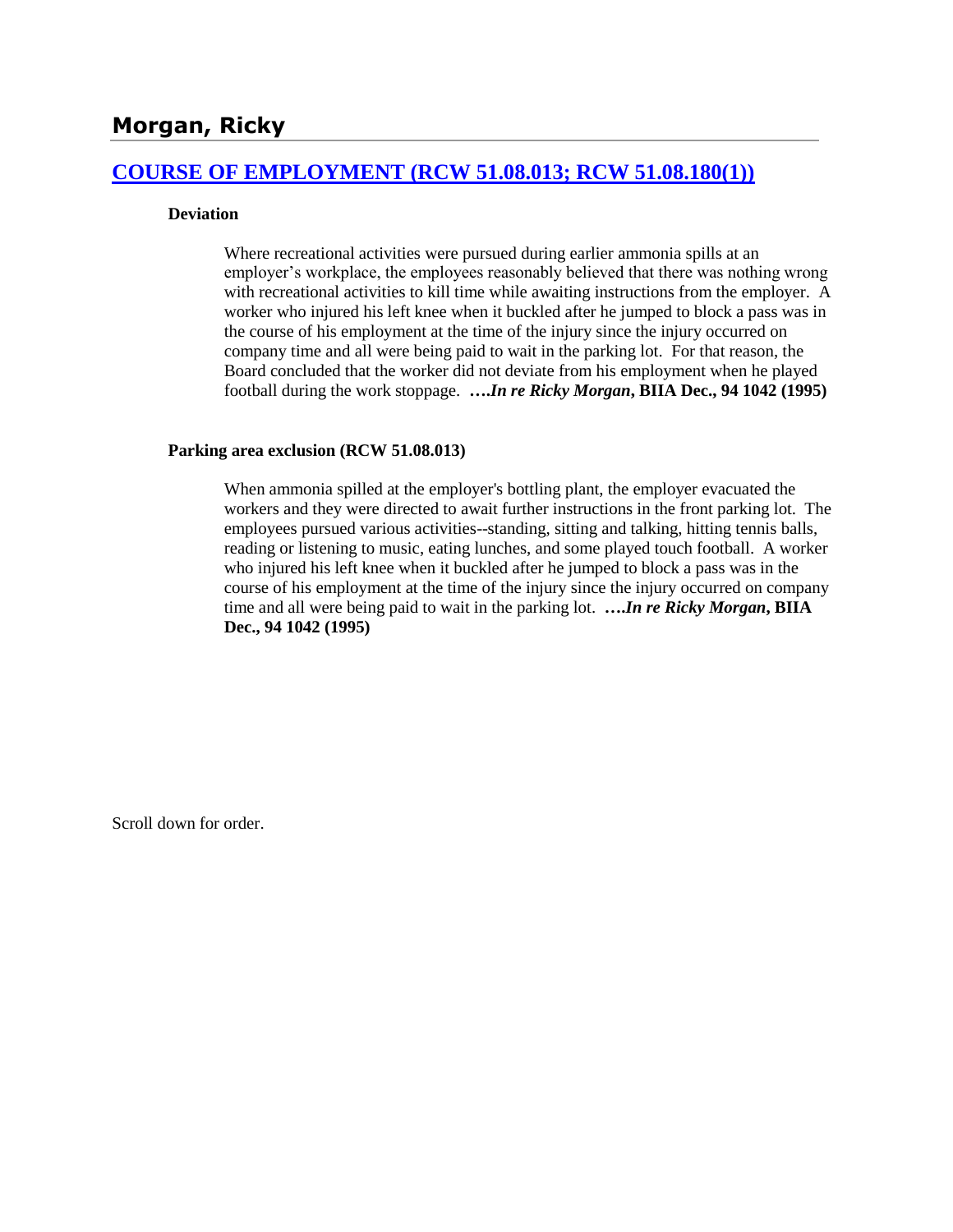### **BEFORE THE BOARD OF INDUSTRIAL INSURANCE APPEALS**

#### **STATE OF WASHINGTON**

3 **)**

5 **)**

2 **IN RE: RICKY D. MORGAN ) DOCKET NO. 94 1042** 4 **CLAIM NO. N-296212 ) DECISION AND ORDER**

7 APPEARANCES:

 $\frac{1}{2}$ 

6<br>7

8

19

|    | Claimant, Ricky D. Morgan, by          |
|----|----------------------------------------|
| 10 | Stephen J. Henderson                   |
| 11 |                                        |
| 12 | Employer, Columbia Beverage Co., by    |
| 13 | Owens Davies Mackie, per               |
| 14 | Cynthia D. Turner                      |
| 15 |                                        |
| 16 | Department of Labor and Industries, by |
| 17 | The Attorney General, per              |
| 18 | Martha P. Lantz, Assistant             |

20 This is an appeal filed on behalf of the claimant, Ricky D. 21 Morgan, on February 16, 1994, from an order of the Department of Labor 22 and Industries dated January 24, 1994, which rejected the claim 23 because: there is no proof of a specific injury at a definite time and 24 place in the course of employment; the claimant's condition is not the 25 result of an industrial injury as defined by the industrial insurance 26 | laws; the claimant was not under the industrial insurance laws at the 27 time of the injury; at the time of the injury the claimant was not in 28 the course of employment; and, the claimant's condition is not an 29 occupational disease as contemplated by RCW 51.08.140. **REVERSED AND**  30 **REMANDED.**

## 31 **PROCEDURAL AND EVIDENTIARY MATTERS**

 Pursuant to RCW 51.52.104 and RCW 51.52.106, this matter is before the Board for review and decision on a timely Petition for Review filed by the claimant to a Proposed Decision and Order issued on December 30, 1994, in which the order of the Department dated January 24, 1994, was

04/20/95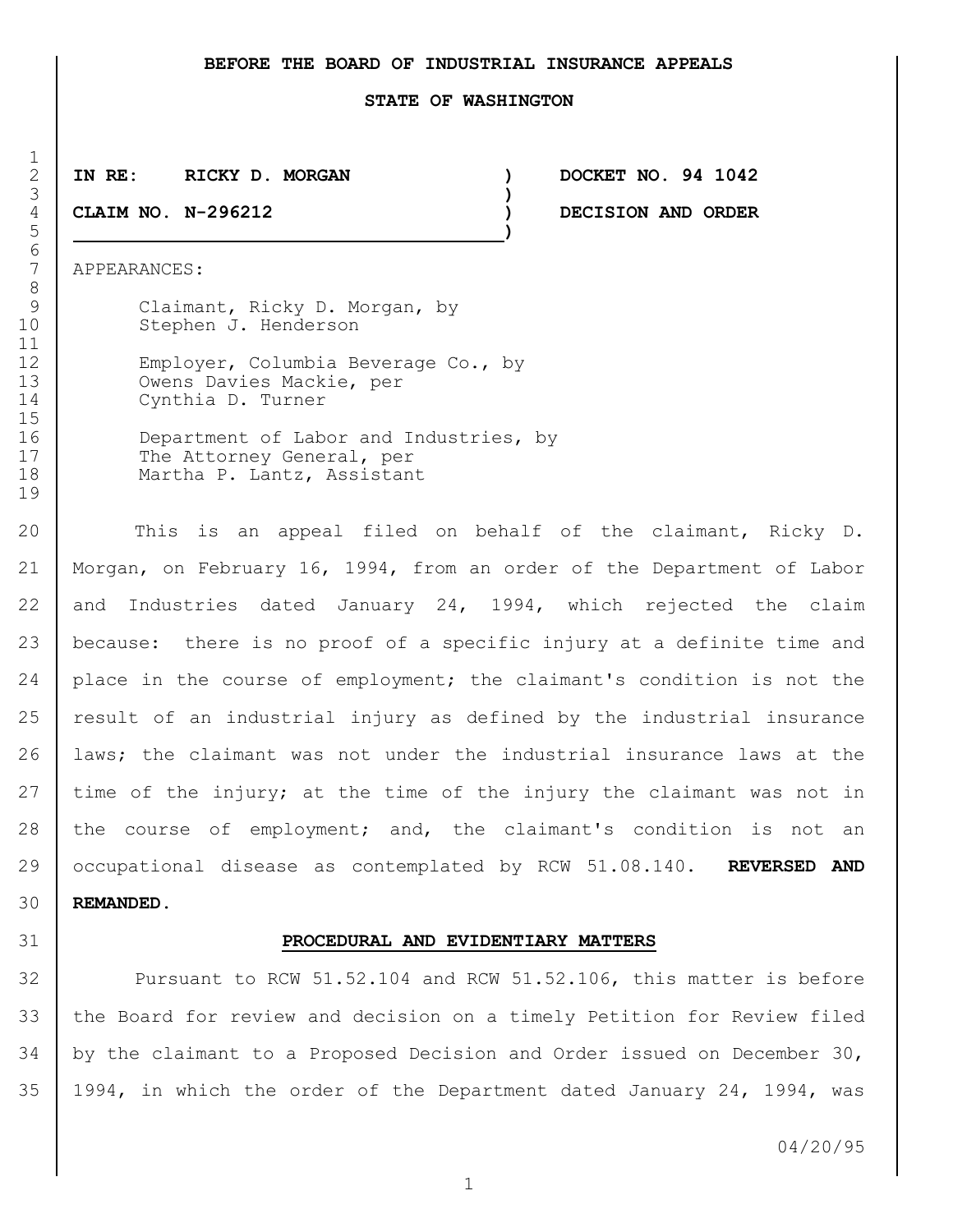1 affirmed.

2 The Board has reviewed the evidentiary rulings in the record of 3 proceedings and finds that no prejudicial error was committed and said 4 | rulings are hereby affirmed.

#### 5 **DECISION**

6 The sole issue presented by this appeal is whether the claimant, 7 Ricky D. Morgan, was within the course of his employment with Columbia 8 Beverage Co., when he injured his left knee on September 13, 1993. Our 9 industrial appeals judge determined that the claimant was not within 10 the course of his employment when he sustained the injury. We granted 11 | review because we disagree with this determination.

12 On September 13, 1993, there was an ammonia spill at Columbia 13 Beverage Co., which caused the employer to evacuate the workers from 14 the plant. The employer directed the employees to go to the parking 15 lot in front of the building and await further instructions. At that 16 time, the employer was trying to determine if the workers would be able 17 to return to work or if they should be sent home.

 While they were waiting for a decision from the employer, the employees engaged in various activities. Some were standing, or sitting and talking, some were hitting tennis balls back and forth, 21 some were reading or listening to music, some were eating their lunches, and some, including the claimant, were playing touch football. Even though there is no indication in the record that it was a particularly rough game, the claimant injured his left knee when it buckled after he jumped to block a pass.

26 The Industrial Insurance Act provides for benefits to:

04/20/95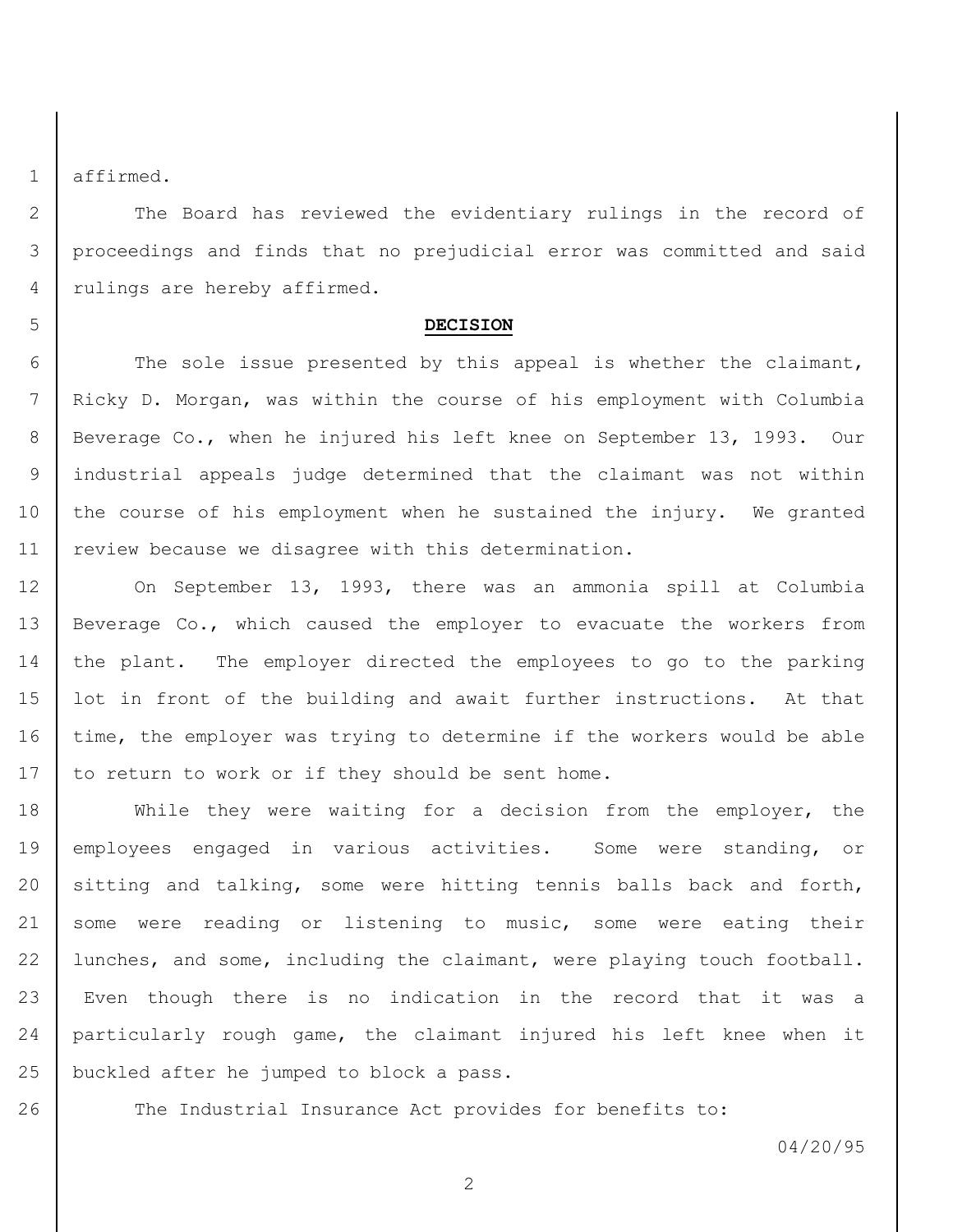| $\mathbf{1}$<br>$\mathbf{2}$<br>3<br>$\overline{4}$<br>5<br>6<br>$\overline{7}$<br>8<br>$\mathcal{G}$<br>10<br>11<br>12<br>13<br>14<br>15 | each worker receiving an injury, ,<br>during the course of his or her employment and<br>also during his or her lunch period as<br>established by the employer while on the<br>jobsite. The jobsite shall consist of the<br>premises as are occupied, used or contracted<br>for by the employer for the business or work<br>process in which the employer is then engaged:<br>PROVIDED, That if a worker by reason of his<br>or her employment leaves such jobsite under<br>the direction, control or request of the<br>employer and if such worker is injured during<br>his or her lunch period while so away from the<br>jobsite, the worker shall receive the benefits<br>as provided herein. |
|-------------------------------------------------------------------------------------------------------------------------------------------|-------------------------------------------------------------------------------------------------------------------------------------------------------------------------------------------------------------------------------------------------------------------------------------------------------------------------------------------------------------------------------------------------------------------------------------------------------------------------------------------------------------------------------------------------------------------------------------------------------------------------------------------------------------------------------------------------|
| 16                                                                                                                                        | RCW 51.32.015. RCW 51.36.040. The Act also defines when a worker is                                                                                                                                                                                                                                                                                                                                                                                                                                                                                                                                                                                                                             |
| 17<br>18<br>19<br>20<br>21<br>22<br>23<br>24<br>25<br>26<br>27<br>28<br>29<br>30<br>31                                                    | "in the course of employment." Under RCW 51.08.013:<br>'Acting in the course of employment' means the<br>worker acting at his or her employer's<br>direction or in the furtherance of his or her<br>employer's business which shall include time<br>spent going to and from work on the jobsite,<br>as defined in RCW 51.32.015 and 51.36.040,<br>insofar as such time is immediate to the<br>actual time that the worker is engaged in the<br>work process in areas controlled by his or her<br>employer, except parking area. It is not<br>necessary that at the time an injury is<br>sustained by a worker he or she is doing the<br>work on which his or her compensation is based          |
| 32                                                                                                                                        | As the Board stated in Charles R. Johnson, Dckt. No. 90 5879                                                                                                                                                                                                                                                                                                                                                                                                                                                                                                                                                                                                                                    |
| 33                                                                                                                                        | (March 10, 1992), the "determination of whether a worker is in the                                                                                                                                                                                                                                                                                                                                                                                                                                                                                                                                                                                                                              |
| 34                                                                                                                                        | course of employment is an analysis of the time, place, and                                                                                                                                                                                                                                                                                                                                                                                                                                                                                                                                                                                                                                     |
| 35                                                                                                                                        | circumstances under which the injury occurred." Johnson, at 3. Under                                                                                                                                                                                                                                                                                                                                                                                                                                                                                                                                                                                                                            |
| 36                                                                                                                                        | the facts of this case, it is clear that the claimant was within the                                                                                                                                                                                                                                                                                                                                                                                                                                                                                                                                                                                                                            |
| 37                                                                                                                                        | course of employment at the time of the injury. There is no dispute                                                                                                                                                                                                                                                                                                                                                                                                                                                                                                                                                                                                                             |
| 38                                                                                                                                        | that the injury occurred on company time and that the claimant was                                                                                                                                                                                                                                                                                                                                                                                                                                                                                                                                                                                                                              |
| 39                                                                                                                                        | being paid to wait in the parking lot. The game started while the                                                                                                                                                                                                                                                                                                                                                                                                                                                                                                                                                                                                                               |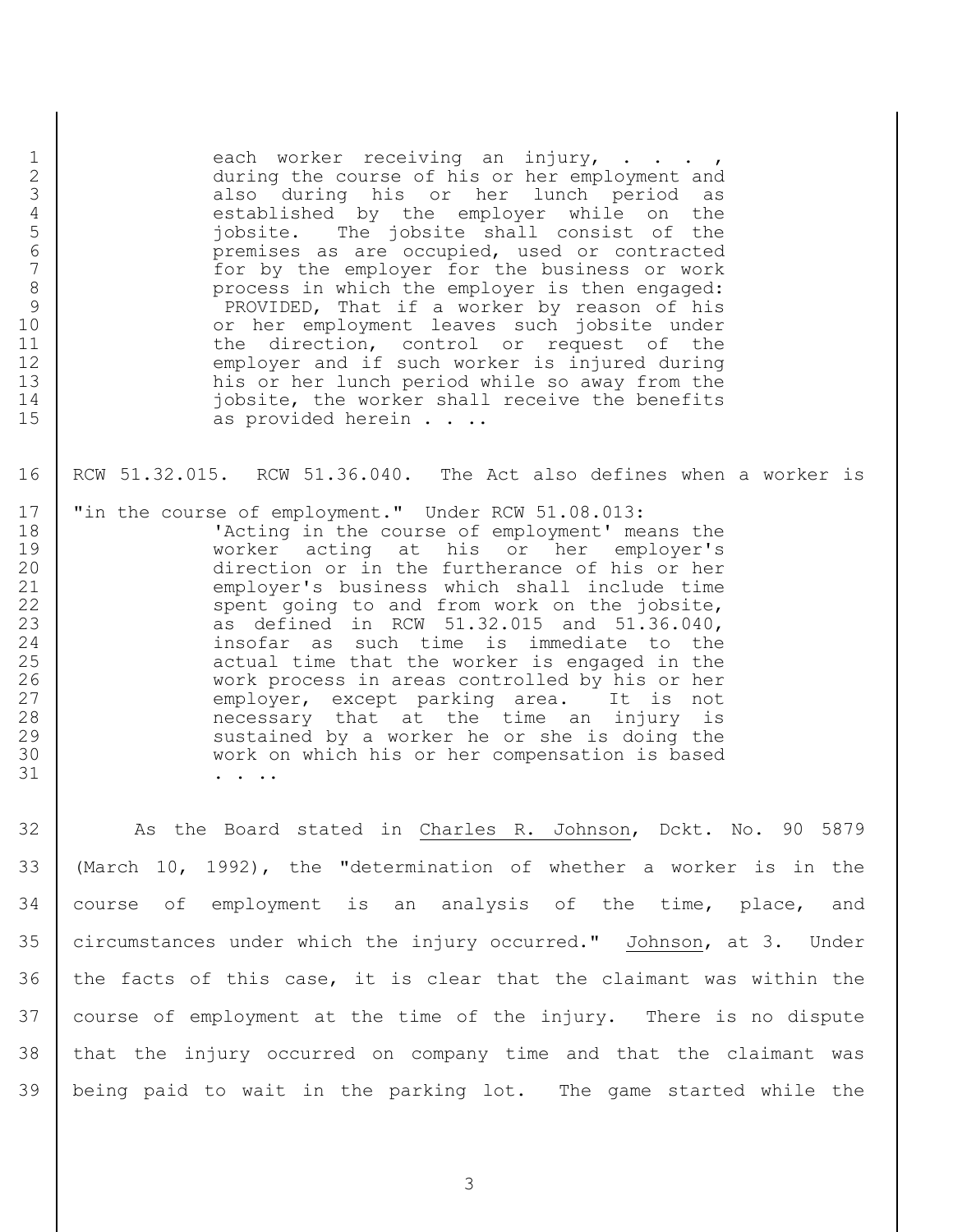employees were awaiting instructions and continued into the lunch break called by the employer. Further, it appears to us that the parking lot was the jobsite when the claimant was injured. The employer directed the employees to go to the parking lot and wait for further instructions. The employees were not free to leave the area or the premises.

7 The real focus of our inquiry, therefore, is on the circumstances 8 under which the injury occurred. We are asked to determine if the 9 claimant's participation in a football game took him out of the 10 employment context. The test, as enunciated by the Washington State 11 Supreme Court, the Board, and Professor Larson, is whether the claimant 12 unreasonably deviated from his employment to such an extent that the 13 deviation constituted an abandonment, however temporary, of his 14 employment. Tilly v. Department of Labor & Indus., 52 Wn.2d 148 15 (1958); Vince O. Polmanteer, BIIA Dec., 88 0362 (1989); Charles R. 16 Johnson, Dckt. No. 90 5879 (March 10, 1992); 1 A. Larson, The Law of 17 | Workmen's Compensation, § 23.65.

18 As Professor Larson suggests, the standard by which we judge an 19 employee's conduct during lull periods is, or should be, different to 20 some degree than in cases in which the employee drops active duties.

21 The rationale for such a distinction is twofold: 22 first, if there were no duties to be 23 | performed, there were none to be abandoned; 24 | and second, it is common knowledge, embodied 25 in more than one old saw, that idleness breeds 26 mischief, so that if idleness is a fixture of 27 | employment, its handmaiden is mischief also. 28

29 Vol. 5, The Law of Workmen's Compensation, § 23.65, 219.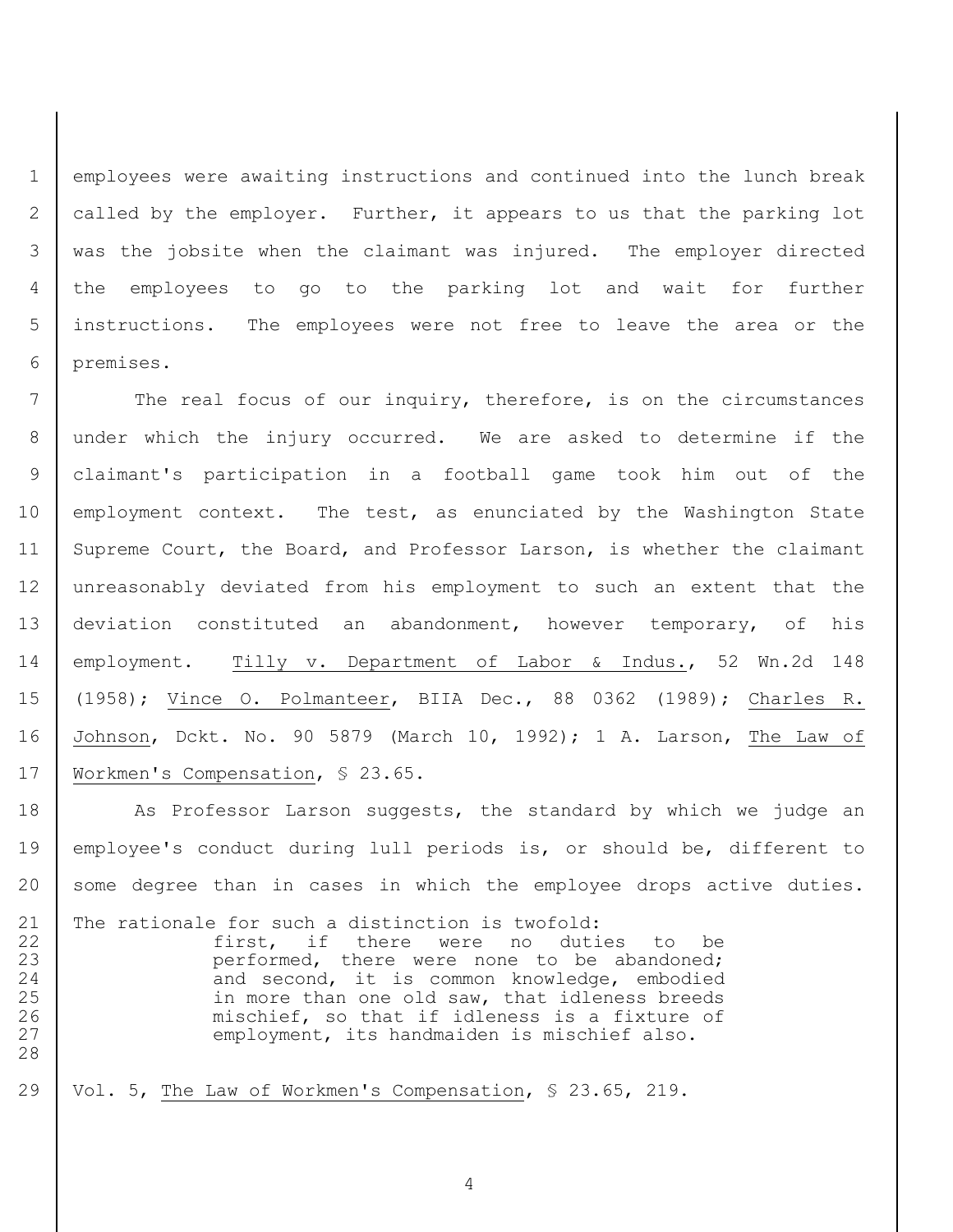1 | In this case, the football game started spontaneously and innocently. As Garland Warren testified, he had a football in his truck which he and a few other employees "started tossing" around while they were waiting in the parking lot. After a while, they decided to play a "little game, you know, we're playing on asphalt, so we're trying to be, you know, as smart about it as we could." 9/27/94 Tr. at 26 and 27. Roen Lindseth described the game as a "noncontact pass only game." 9/27/94 Tr. at 45. The claimant characterized the football game as a "recreational activity while we were just standing there killing time." 10/17/94 Tr. at 11.

11 It is also important to note that this was not the first time an ammonia spill at the plant caused a temporary work stoppage and plant 13 | evacuation. A few months earlier, a similar spill occurred and the employees engaged in various activities to pass the time which included playing catch with a "Nerf" football, playing catch with a frisbee, and hitting rocks with sticks. At that time, the employer did not 17 intervene to stop these activities, except to direct employees to stop hitting rocks with sticks, and the employer did not take disciplinary 19 action against any employees for engaging in these activities. As a 20 result, the participants in the football game reasonably believed that 21 there was nothing wrong with a friendly game of football after the 22 second ammonia spill.

 Obviously, we are not suggesting that an employee is free to 24 | engage in any activity he may choose during a lull period and still 25 | remain within the coverage of the industrial insurance laws. Conduct which is outrageous, inherently dangerous, or unreasonable under the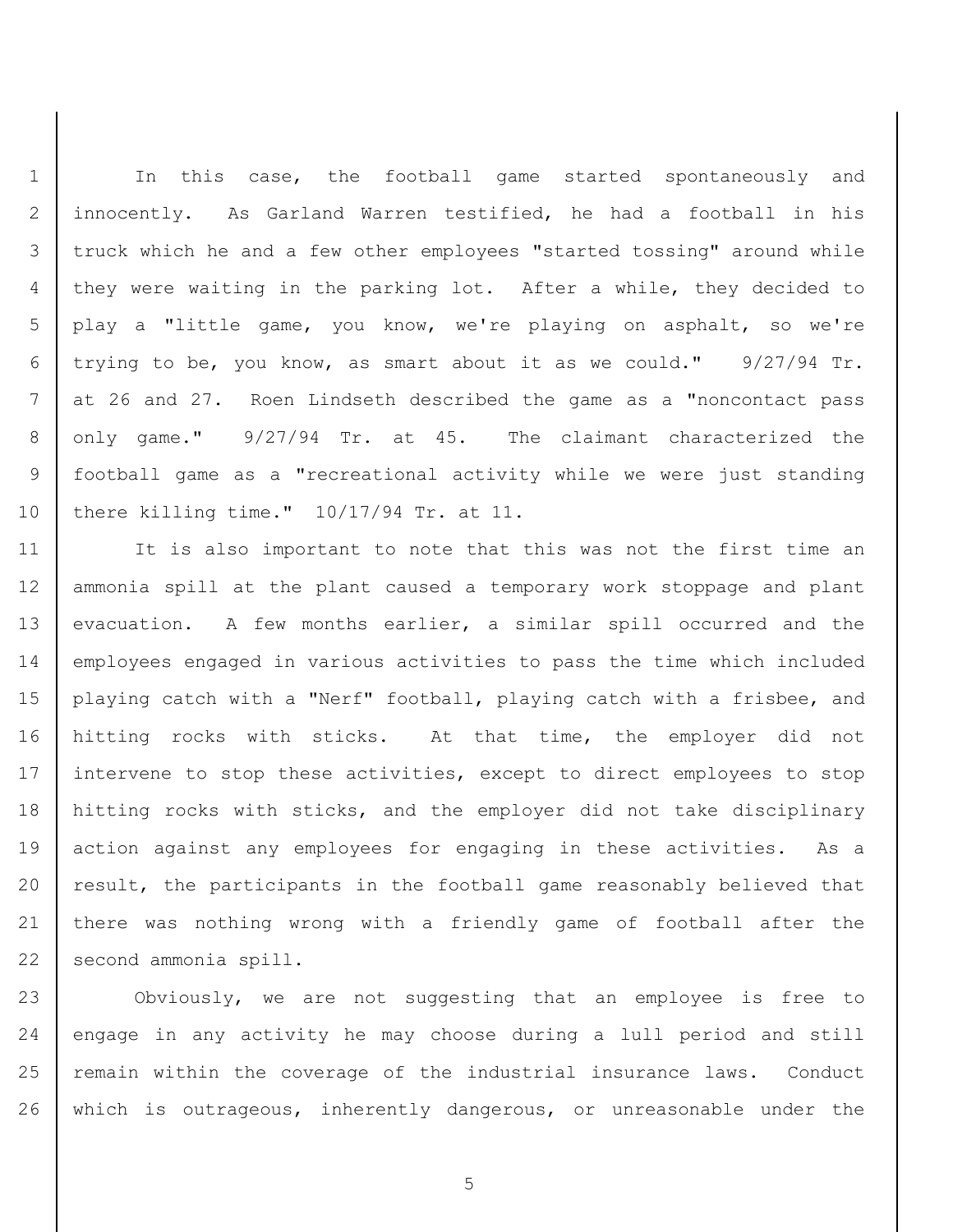circumstances would result in a denial of coverage. This case is distinguishable from previous Board decisions denying coverage for injuries.

4 The Board's decision in Alfred Morrill, Dec'd, BIIA Dec., 29,704 (1970), involved a worker who left the employment premises to collect honey from a tree in the woods during his lunch break and was stung by 7 a bee. Benefits were denied on the basis that the injury resulted from 8 the wholly independent act of the employee, for his own benefit or gain, and the employee's act had no connection with his employer's work.

11 | In Thomas G. Roe, BIIA Dec., 43,694 (1974), the Board denied benefits to a claimant who was injured during a beer break that 13 | occurred near the end of normal working hours. The Board determined that the claimant's participation in the beer break was a sufficient deviation to constitute an abandonment of his employment since he was not instructed to participate in such breaks and the breaks were not 17 designed to foster goodwill or the employer's best interest.

18 This case is also distinguishable from cases in which the injury occurred while a worker was playing on an employee softball team or a 20 | company football team. In such cases, the Board denied coverage in 21 part because the games were played off work hours, off work premises, 22 and the players were not being paid for their time. Christopher Phillips, BIIA Dec., 90 1386 (1991); Berry Rambeau, BIIA Dec., 89 1604 (1990).

 In this case, the claimant was doing something which had some connection with his employer's work. He was engaged in a friendly game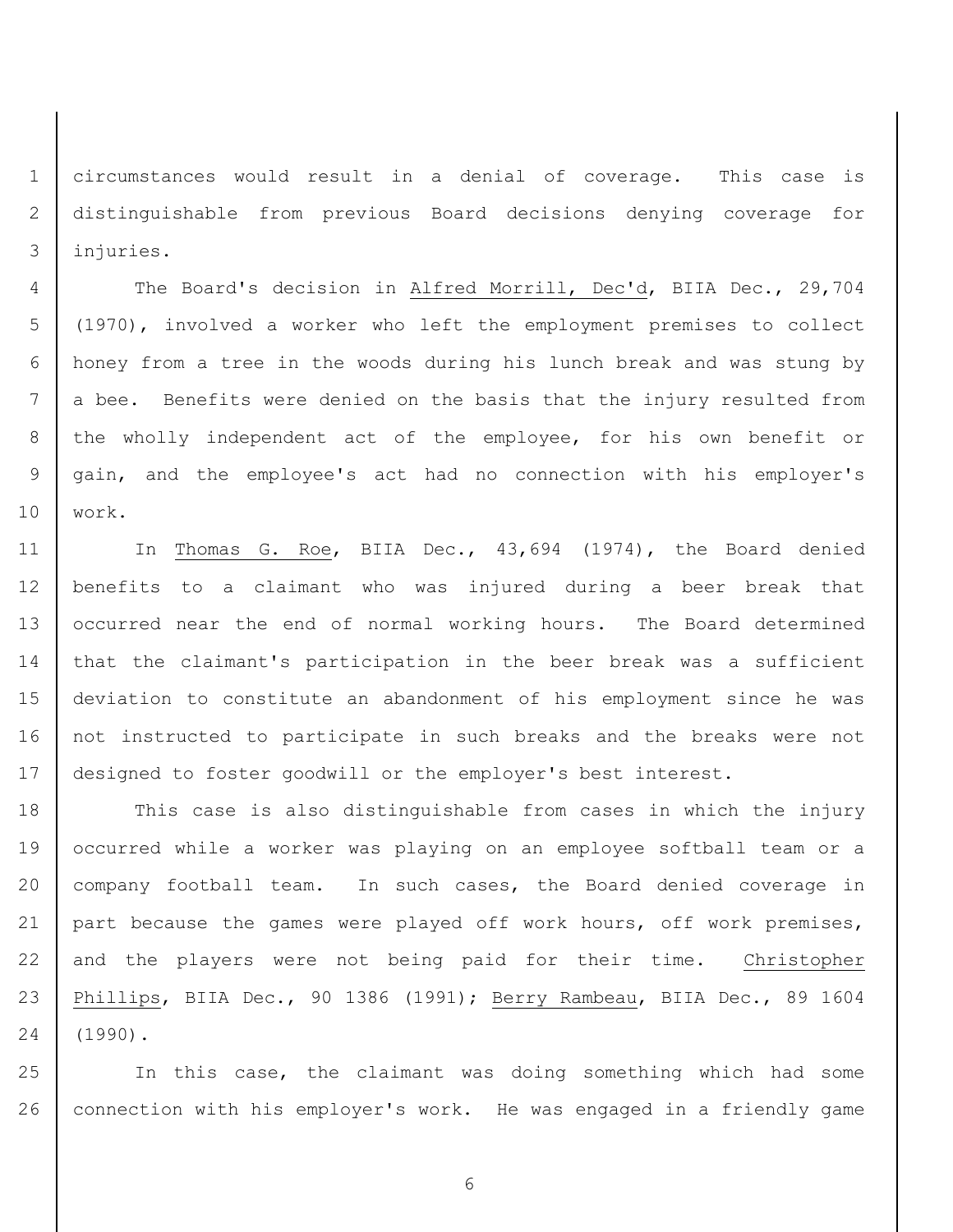with his coworkers while passing the time, awaiting further instructions from his employer. He did not have any other duties to

 perform or abandon. As Professor Larson points out: workmen whose jobs call for vigorous physical 5 | activity cannot be expected, during idle periods, to sit with folded hands in an 7 attitude of contemplation. They must do 8 Something, and the most natural thing in the 9 world to do is to joke, scuffle, spar, and play with the equipment and apparatus of the 11 plant.

### Vol. 5, The Law of Workmen's Compensation, § 23.65, 220.

 This case is similar to a recent Board decision, in Charles R. Johnson, Dckt. No. 90 5879 (March 10, 1992). In that case, the Board found that the employer acquiesced in the activities of a worker who 17 cut off some fingers while working on a table saw at home. Mr. Johnson was on administrative leave at the time and his employer's only directives to him were to be available at home, during work hours, and not to perform the employer's work unless specifically assigned to do 21 so. These cases are similar in that neither employer told the employee 22 to do anything other than to wait. In both cases, the employees were 23 | injured while they waited.

 Certainly, the employer has an interest in how its employees pass 25 the time during a paid lull period. The employer's interest is to have 26 | the employees pass the time in an orderly, relatively safe, and pleasant manner. Since the employer was paying the employees and did 28 | not allow them to leave the area or the premises, the employer also had the right and duty to exercise supervisory control over their activities.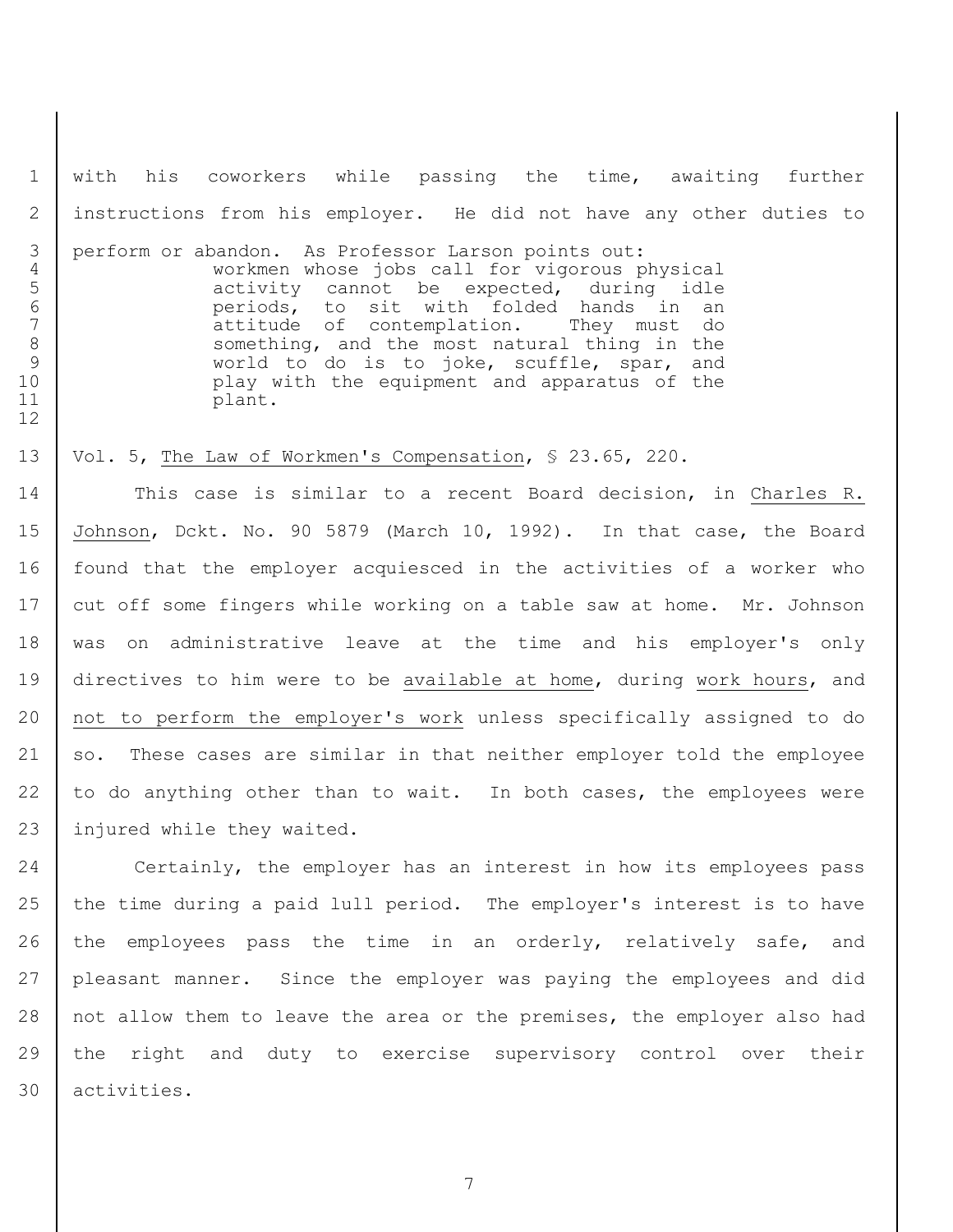1 | The employer contends that the employees were told by Mr. Armstrong, night shift supervisor, to stop playing the football game. As Mr. Armstrong testified, he was concerned that someone might get hurt. Even so, he admitted that he could not confirm that the participants heard his directive to stop playing the game. Dean Swanson, lead man, and Liana White, machine operator, corroborated Mr. Armstrong's claim that he directed the participants to stop playing the 8 | game before the injury occurred.

9 | All of the participants denied that they were told to stop playing 10 the game. They admitted, however, that Mr. Armstrong told them not to 11 kick the football because they might damage a car. David McRae, a 12 | coworker who did not play football, testified that he was sitting 20 13 feet away during the game and did not hear Mr. Armstrong tell the 14 participants to quit playing football.

15 Under the circumstances, we do not find the employer's contentions 16 to be persuasive. If Mr. Armstrong had wanted to stop the game, he 17 certainly could have intervened in an effective manner and stopped the 18 game. More than likely, he did nothing more than tell them not to kick 19 the football and, perhaps, express his concern to some of the 20 bystanders that someone might get hurt. Further, we are not impressed 21 by Mr. Armstrong's testimony regarding the verbal reprimands he issued 22 after the incident. Many of the participants denied receiving a verbal 23 reprimand at all. We also find it curious that only participants in 24 the football game were reprimanded for engaging in horseplay.

25 The employer also contends that the injury occurred during the 26 lunch period. The evidence does not clearly establish when the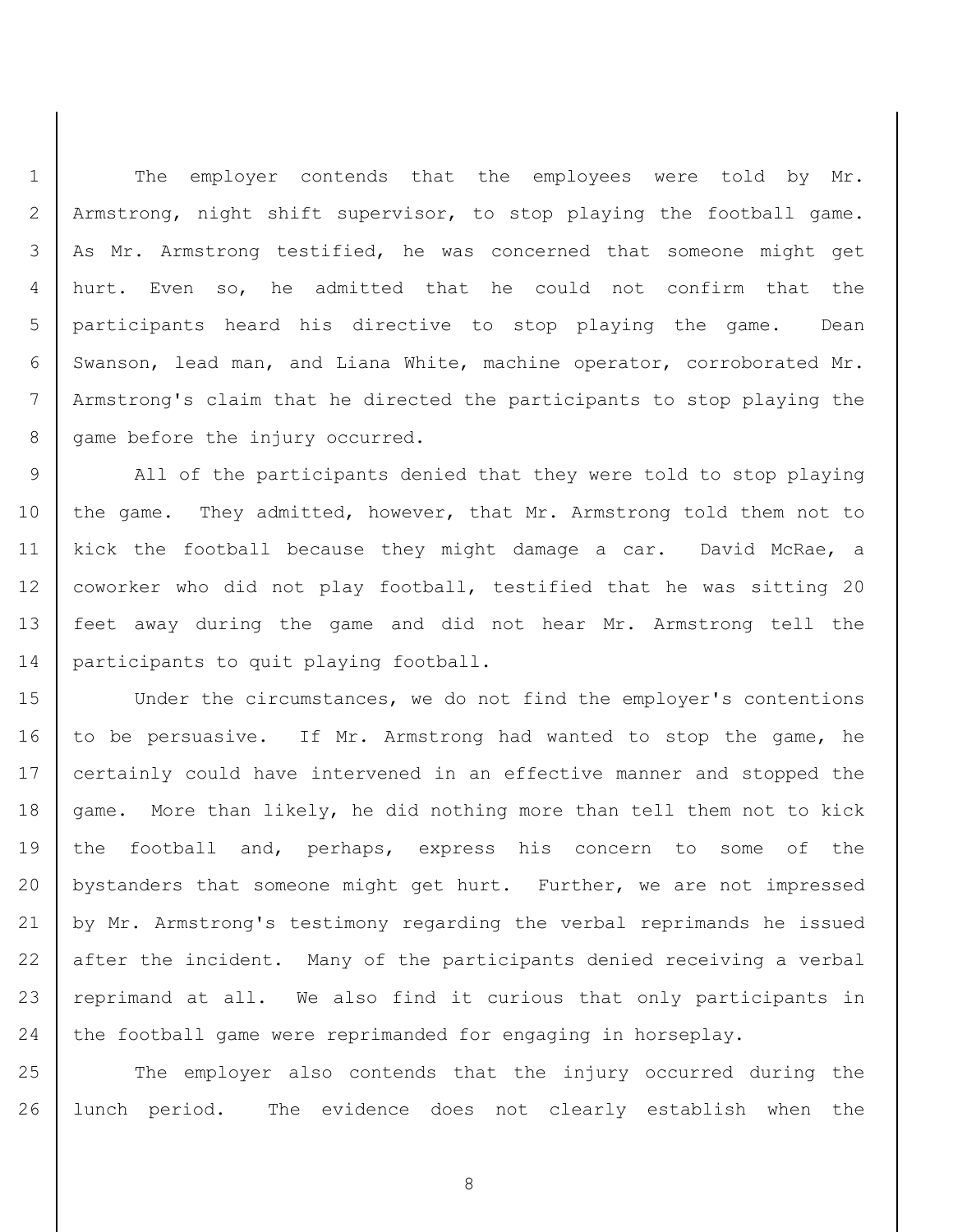supervisor called the lunch break or whether that information was effectively communicated to all the employees, however. It does appear that Mr. Armstrong called the lunch break some time after the football game started, but before the injury occurred. Since the activity which resulted in the injury was an extension or continuation of activity that commenced during work time, we do not believe that it matters whether a lunch break had been called a short time prior to the injury. 8 | See Polmanteer.

9 The employer is concerned enough about safety in the work place to have a rule/policy against horseplay. The employer did not invoke and 11 enforce this rule during the work stoppages due to the ammonia spills, however, until someone actually got hurt. Obviously, the rule was designed to prevent/prohibit potentially dangerous "foolery" when employees are performing their jobs in the plant. We doubt anyone gave much pre-thought to what activities were acceptable during periods the employees were evacuated to the parking lot and simply told to wait for 17 | further instructions.

18 Under the totality of the circumstances, the claimant did not unreasonably deviate from his employment when he played football during the work stoppage. He was in the course of his employment, awaiting further instructions from his employer, when he injured his knee.

## **FINDINGS OF FACT**

23 1. On September 17, 1993, the Department of Labor 24 and Industries received an application for benefits alleging an industrial injury to the 26 claimant on September 13, 1993, during the course of his employment with Columbia 28 Beverage Company. On October 6, 1993, the Department issued an order rejecting the claim because there was no proof of a specific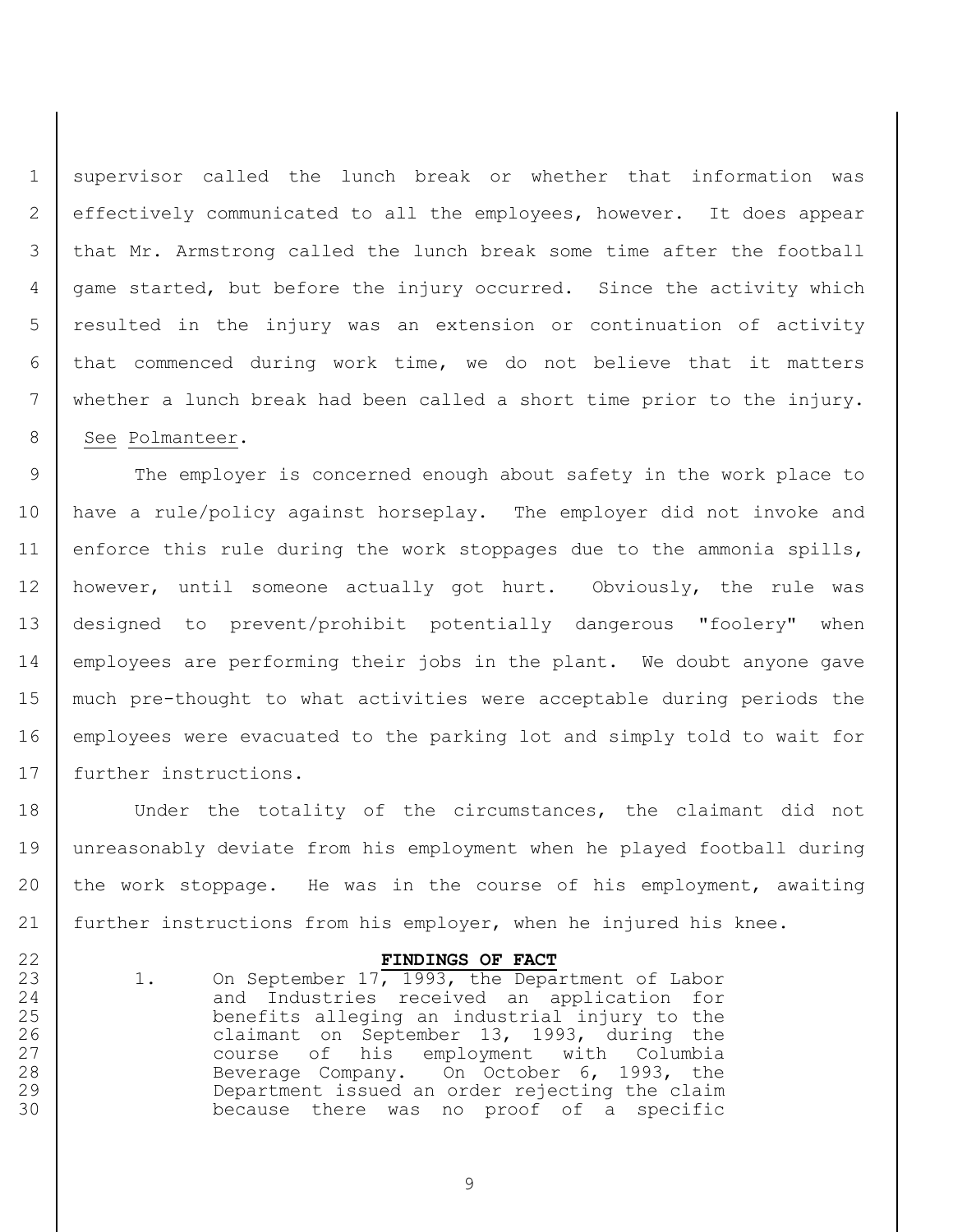1 injury at a definite time and place in the 2 course of employment. Following a timely 3 protest from the claimant, the Department<br>4 issued an order on January 24, 1994, rejecting 4 issued an order on January 24, 1994, rejecting<br>5 the claim because: there is no proof of a 5 the claim because: there is no proof of a<br>6 specific injury at a definite time and place 6 specific injury at a definite time and place<br>7 (a) in the course of employment; the claimant's in the course of employment; the claimant's 8 condition is not the result of an industrial 9 injury as defined by the industrial insurance 10 **laws;** the claimant was not under the 11 | industrial insurance laws at the time of 12 | injury; at the time of injury, the claimant 13 was not in the course of employment; and the 14 claimant's condition is not an occupational 15 disease as contemplated by RCW 51.08.140. The 16 claimant appealed this order to the Board of 17 | Constructural Insurance Appeals on February 16, 18 1994.

- 20 2. On September 13, 1993, there was an ammonia 21 | Spill at Columbia Beverage Co., which occurred 22 | during work hours and caused the employer to 23 evacuate the employees, including the 24 claimant, from the plant. The employer 25 directed the employees to go to the parking 26 | Contract in front of the plant and await further 27 instructions, while the employer was 28 determining whether the workers would be able 29 to return to work or should be sent home. The 30 employer did not give employees specific 31 instructions about what they should do or not 32 do while they were waiting.
- 34 | 3. While they were waiting for further 35 instructions from the employer, the employees 36 engaged in various activities in the parking 37 lot. Some were standing or sitting and 38 talking, some were hitting tennis balls back 39 and forth, some were reading or listening to 40 | music, some were eating their lunch, and some, 41 including the claimant, were playing touch 42 football.
- 44 4. The employees were not free to leave the 45 parking lot area or the premises at the time 46 the claimant's injury occurred.
- 48 5. On September 13, 1993, the claimant injured 49 his left knee while involved in a friendly 50 game of touch football while on the jobsite. 51 | A short time prior to the injury, but after 52 the football game started, the employer called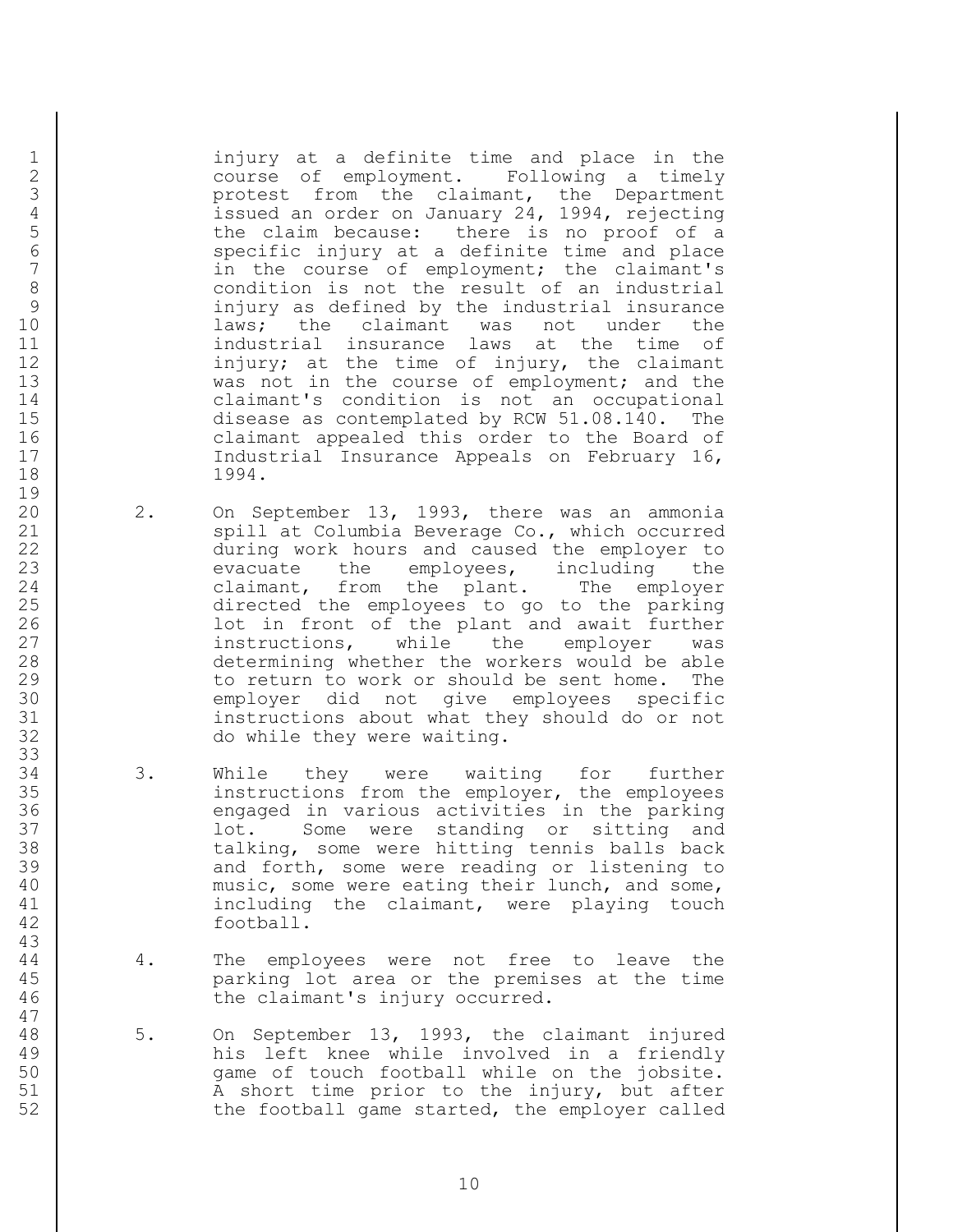1 a lunch break.

- 3 6. As a proximate result of the injury of 4 September 13, 1993, the claimant sustained a<br>5 medial meniscus tear of his left knee. medial meniscus tear of his left knee.
- 7. A few months prior to September 13, 1993, an 8 ammonia spill occurred at the plant which 9 caused a similar, temporary plant evacuation 10 and work stoppage. During the lull period, 11 employees engaged in various activities to 12 pass the time which included playing catch 13 | with a "Nerf" football, playing catch with a 14 frisbee, and hitting rocks with a stick. The 15 | The might shift supervisor directed employees to 16 stop hitting the rocks with sticks, but did 17 not otherwise intervene to control the 18 | **activities of the employees.** The employer did 19 | not take any disciplinary action against any 20 employees for their activities during the lull 21 period.
- 23 8. It is reasonable to expect that friendly 24 | horseplay activity, such as the touch football 25 game the claimant participated in on 26 September 13, 1993, will occur during 27 temporary work stoppages.
- 29 9. The employer did not direct the participants 30 in the football game to stop playing the game 31 before the injury occurred.
- 33 10. The touch football game the claimant 34 participated in on September 13, 1993, did not 35 constitute an unreasonable deviation from, nor 36 **abandonment of, his employment.**

### 38 **CONCLUSIONS OF LAW**

- 40 1. The Board of Industrial Insurance Appeals has 41 jurisdiction over the parties and subject 42 matter of this appeal.
- 44 2. The claimant sustained an industrial injury 45 while working for Columbia Beverage Co., on 46 September 13, 1993, within the meaning of RCW 47 51.08.013, RCW 51.08.100, RCW 51.32.015 and 48 RCW 51.36.040.
- 50 3. The order of the Department of Labor and 51 | Thustries dated January 24, 1994, which 52 rejected the claim because: there is no proof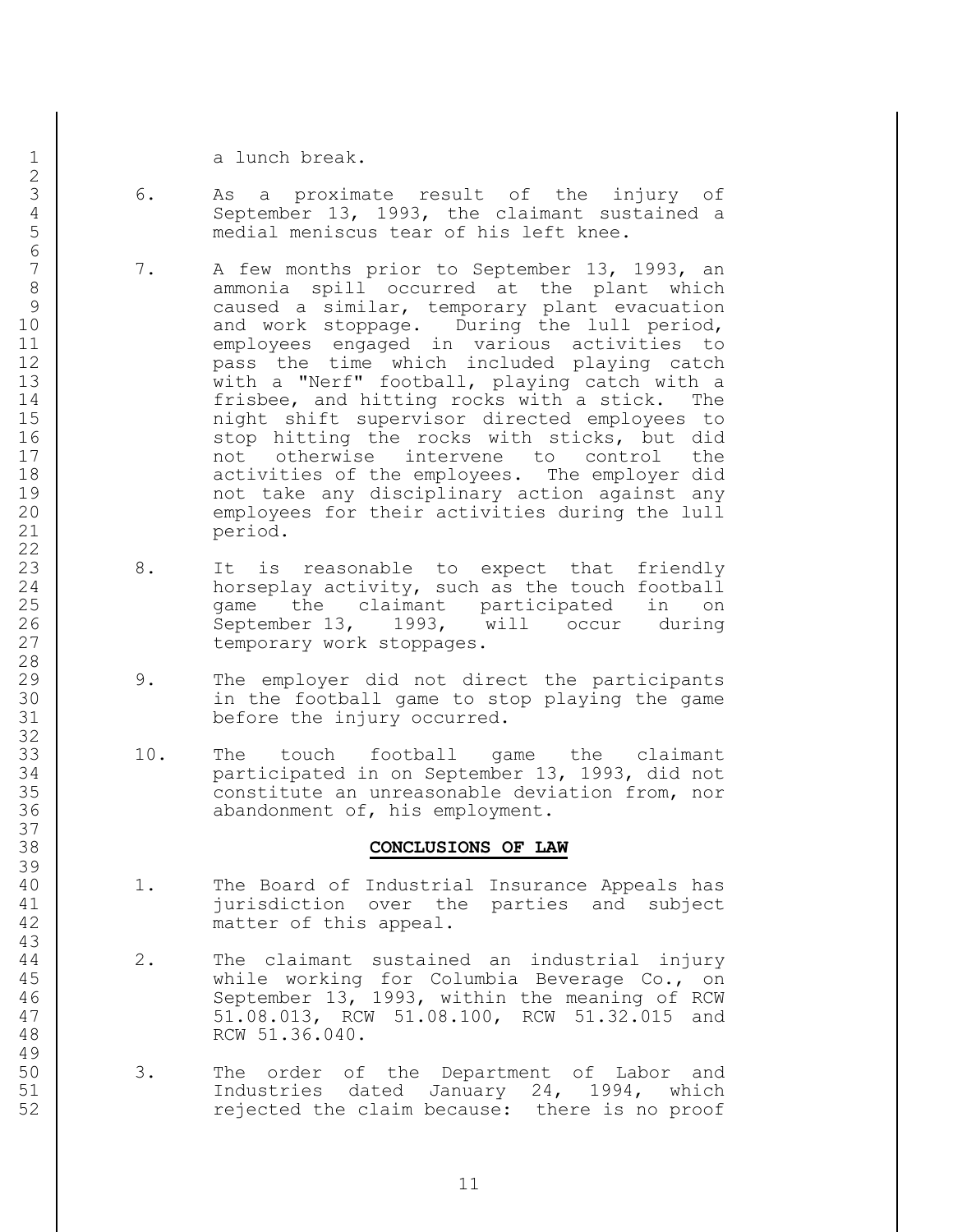1 of a specific injury at a definite time and<br>2 place in the course of employment; the 2 place in the course of employment; the<br>3 claimant's condition is not the result of an<br>4 claimant's condition is not the result of an 4 industrial injury as defined by the industrial<br>5 insurance laws; the claimant was not under the<br>industrial insurance laws at the time of insurance laws; the claimant was not under the 6 industrial insurance laws at the time of<br>7 injury; at the time of injury the claimant was injury; at the time of injury the claimant was 8 and the course of employment; and the course of employment; and the same claimant's condition is not an occupational claimant's condition is not an occupational 10 disease as contemplated by RCW 51.08.140, is 11 | incorrect, and is reversed. The claim is 12 cemanded to the Department with directions to 13 | issue an order allowing the claim as an 14 | industrial injury, and to take such other and 15 further action as indicated by the law and the 16 facts.

18 It is so **ORDERED**.